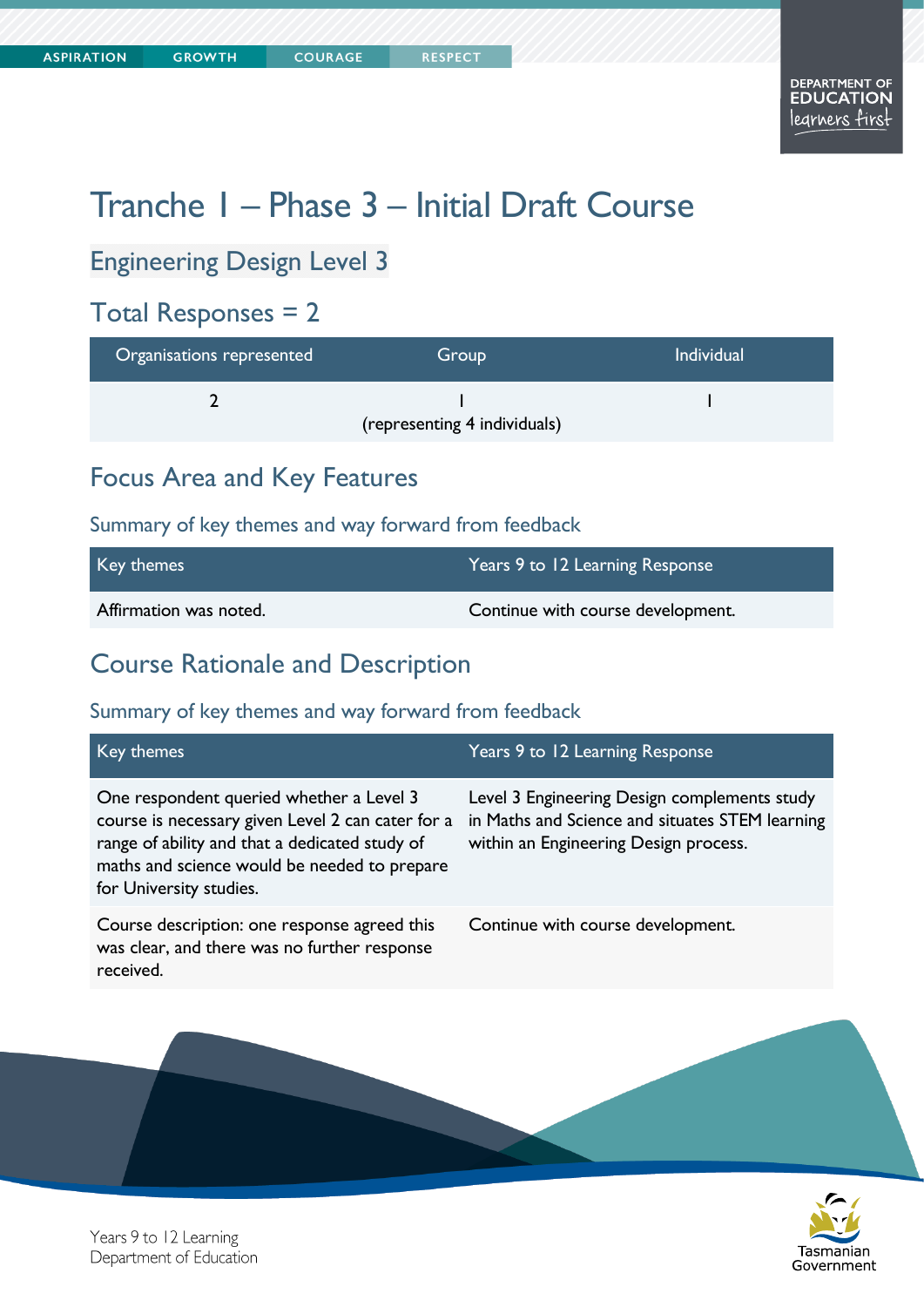### Integration of General Capabilities

#### Summary of key themes and way forward from feedback

| Key themes                                                                          | Years 9 to 12 Learning Response   |
|-------------------------------------------------------------------------------------|-----------------------------------|
| One respondent agreed with the key themes.<br>There was no response from the other. | Continue with course development. |

# Pathways

#### Summary of key themes and way forward from feedback

| Key themes                                                                                                                                                                     | Years 9 to 12 Learning Response                                                                                                                                                                                                      |
|--------------------------------------------------------------------------------------------------------------------------------------------------------------------------------|--------------------------------------------------------------------------------------------------------------------------------------------------------------------------------------------------------------------------------------|
| It was noted that it is not clear whether the<br>Level 2 course is a prerequisite for this course,<br>as the document states the Level 2 course<br>would be a good foundation. | Level 2 Engineering Design is not a prerequisite<br>for Level 3 Engineering Design; however, the<br>Level 2 course provides detail of the key<br>knowledge and skills of which a student entering<br>at Level 3 should be cognisant. |

# Course Requirements

#### Summary of key themes and way forward from feedback

| Key themes                                                   | Years 9 to 12 Learning Response   |
|--------------------------------------------------------------|-----------------------------------|
| One respondent agreed the Course<br>Requirements were clear. | Continue with course development. |

# Course Structure, Delivery and Progression

#### Summary of key themes and way forward from feedback

| Key themes                                                                                                                                                                                       | Years 9 to 12 Learning Response                                                                                                  |
|--------------------------------------------------------------------------------------------------------------------------------------------------------------------------------------------------|----------------------------------------------------------------------------------------------------------------------------------|
| Concern that Criterion 4 refers to Industry<br>Standards. These can be expensive and<br>difficult to access and if required, access<br>to these needs to be listed as a resource<br>requirement. | Rephrase. The intent is to encompass<br>engineering relevant process, Workplace Health<br>and Safety (WH&S) and ethical conduct. |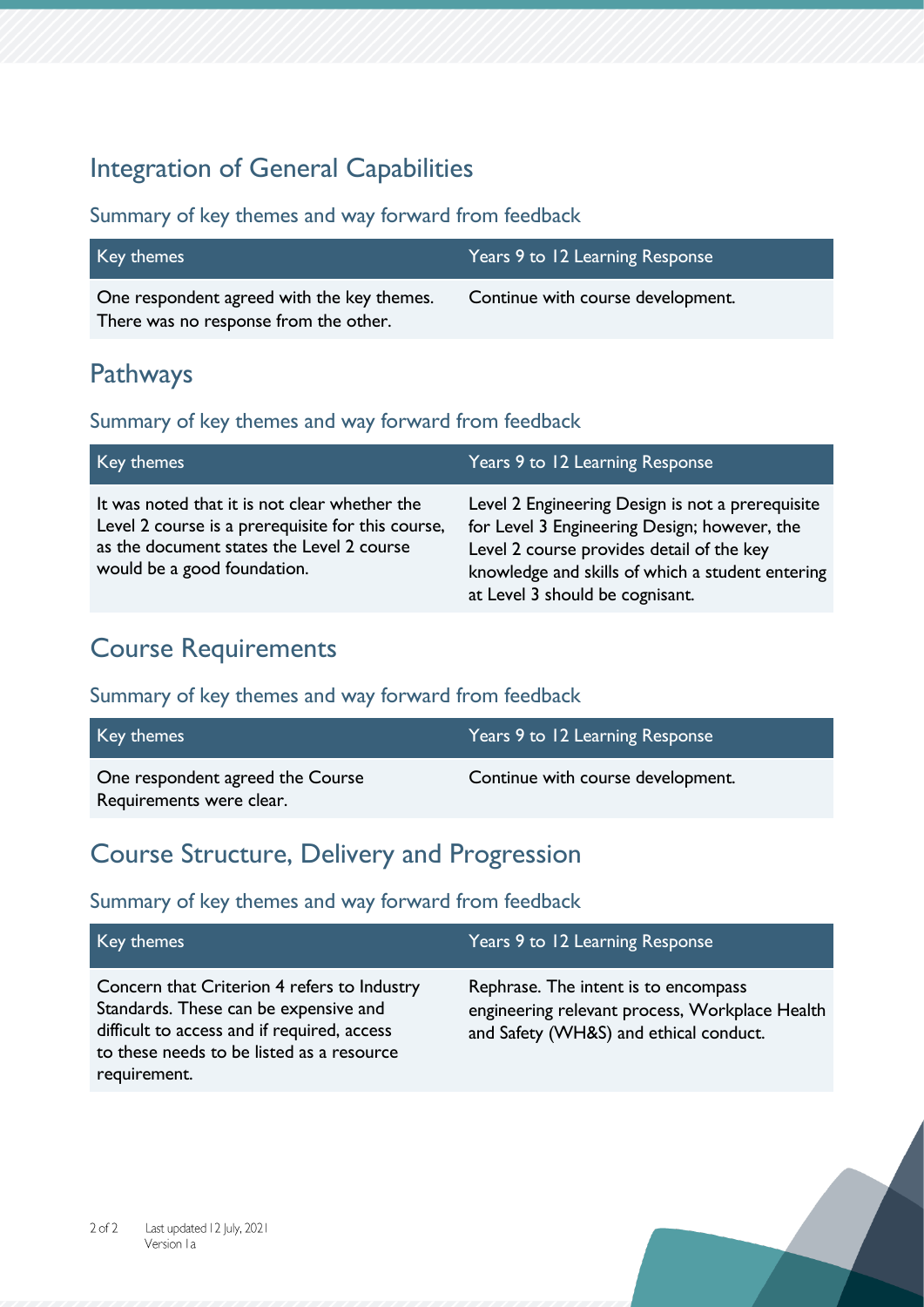|  | Key themes |
|--|------------|
|--|------------|

It was noted that there is a potential disconnect in the listed delivery sequence and the aims of the draft integrated model.

#### Years 9 to 12 Learning Response

Noted. Modules 1 and 2 can be delivered as standalone modules or concurrently – to be determined by the provider.

#### Module Content

#### Summary of key themes and way forward from feedback

| Key themes                               | Years 9 to 12 Learning Response   |
|------------------------------------------|-----------------------------------|
| One respondent agreed the Module Content | Continue with course development. |
| was appropriate. No other response.      |                                   |

#### Criteria and Standards

#### Summary of key themes and way forward from feedback

| Key themes                               | Years 9 to 12 Learning Response   |
|------------------------------------------|-----------------------------------|
| One respondent agreed the Criteria and   | Continue with course development. |
| Standards were clear. No other response. |                                   |

### Appendix 1 - Line of Sight

#### Summary of key themes and way forward from feedback

| Key themes                                  | Years 9 to 12 Learning Response   |
|---------------------------------------------|-----------------------------------|
| One respondent agreed the Line of Sight was | Continue with course development. |
| clear, and there was no other response.     |                                   |

### Appendix 2 – Alignment to Curriculum Frameworks

#### Summary of key themes and way forward from feedback

| Key themes            | Years 9 to 12 Learning Response |
|-----------------------|---------------------------------|
| No response received. | No response required.           |